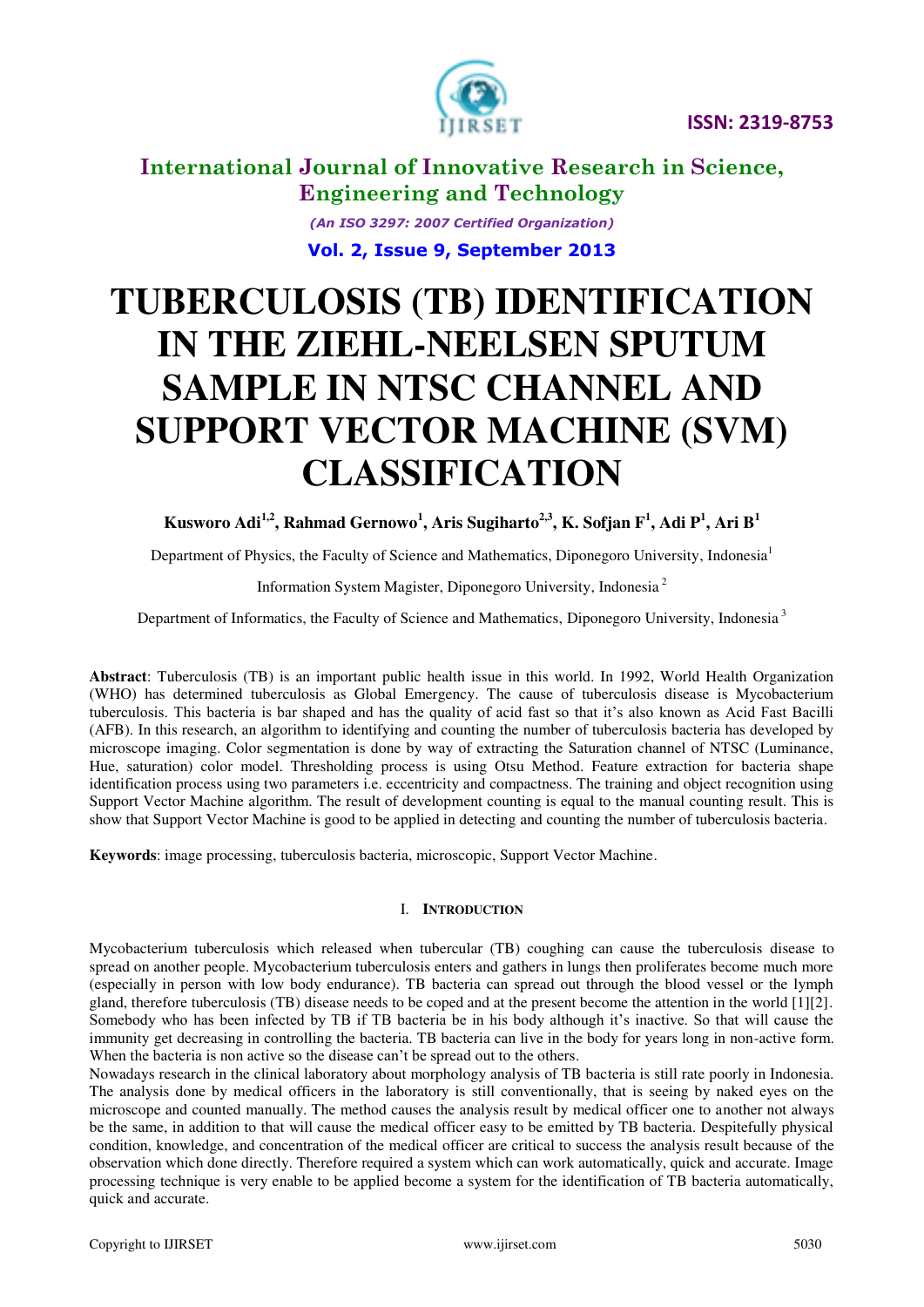

# **International Journal of Innovative Research in Science, Engineering and Technology**

*(An ISO 3297: 2007 Certified Organization)* 

### **Vol. 2, Issue 9, September 2013**

Several researchers have developed algorithms for identifying tuberculosis bacteria using color segmentation method [3,4,5,6]. Nowadays research about image processing algorithm for identification of TB bacteria previously has been done by Ibnu et.al. The research is using image segmentation process by color extraction method manually [7]. Afterwards the next algorithm development research is done by Kusworo et.al., that is doing color segmentation automatically in HSV channel (Hue Saturation Value). Whereas for the classification using artificial neural network (ANN). In the mentioned research is obtained value of the correlation factor about 1 [8]. Identification process using ANN algorithm to distinguish between objects which are TB bacteria and non -TB bacteria. Therefore in this research developed an algorithm for segmentation of TB bacteria by using color channel NTSC (Luminance, Hue, Saturation) and classification Support Vector Machine (SVM).

Paper is organized as follows. Section II describes automatic text detection using morphological operations, connected component analysis and set of selection or rejection criteria. The flow diagram represents the step of the algorithm. After detection of text, how text region is filled using an Inpainting technique that is given in Section III. Section IV presents experimental results showing results of images tested. Finally, Section V presents conclusion.

#### II. **DESIGN AND IMPLEMENTATION SYSTEM**

#### **2.1. Identification System of TB Bacteria**

Tuberculosis is a disease caused by infection of a systemic Mycobacterium tuberculosis germ, which can be manifest in almost all of organ with major location in lungs which commonly is the primary infection location. Mycobacterium tuberculosis is bar shaped straight or slightly tortuous. This bacteria has a measurement of width  $0.3 - 0.6$  mm and length 1-4 mm.

Pulmonary tuberculosis is a serious disease particularly in a baby and a little child, a malnutrition child, and a child with an immunology nuisance. A considerable part of children is suffering primary tuberculosis in young aged and much of them are asymptomatic and spontaneously recover without any remnant symptom. In several patient, the disease round into post-primary tuberculosis.

The developing process of tuberculosis identification is consist of two stages. The first stage is image processing of the sputum infected by TB bacteria. Then continued to the second stage that is formation perceptron network to identify bacteria. Block diagram of developing process of the algorithm for tuberculosis identification is shown in Fig 1.



Fig 1. Block diagram of the developing process of tuberculosis identification

#### **2.2. Color Segmentation**

Color segmentation is begun with conversion process of image color model which originally RGB (Red, Green, Blue) to NTSC (Luminance, Hue, Saturation). Afterwards the Saturation component of the input image is extracted and changed to binary through auto-thresholding process using Otsu methods. Furthermore the binary image is reconstructed using the closing and opening process [9].

#### **2.3. Feature Extraction**

The feature extraction process is begun with counting the value of eccentricity and compactness in each data training of tuberculosis bacteria (929 of images). Several samples of data training which used in the training process is shown in Fig 2 [3,6].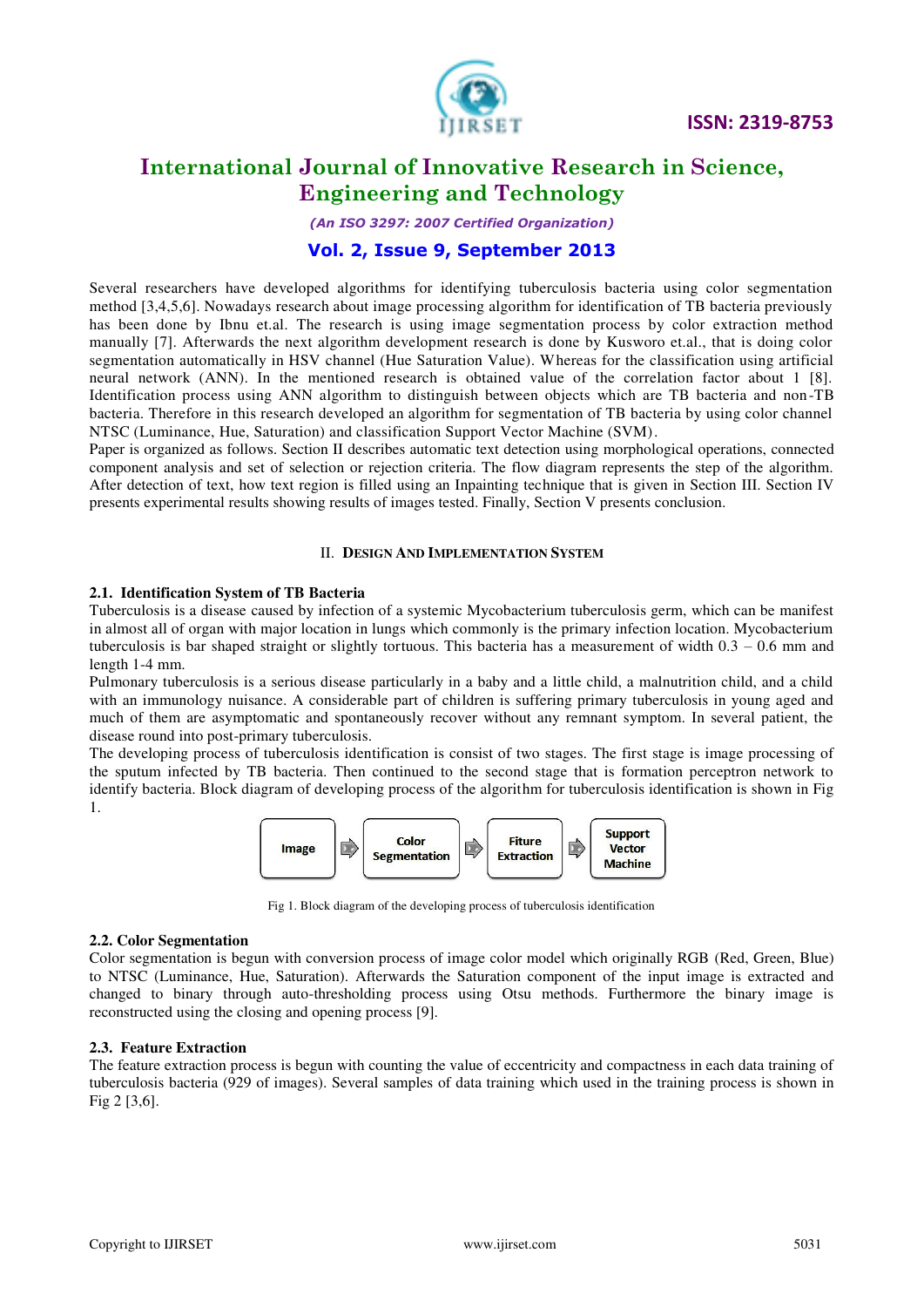#### **ISSN: 2319-8753**

# **International Journal of Innovative Research in Science, Engineering and Technology**

*(An ISO 3297: 2007 Certified Organization)* 

#### **Vol. 2, Issue 9, September 2013**

Fig 2. Several samples of data training used in training process [3,6].

Eccentricities is a ratio between the distance of foci ellipse and length of major axis [10].

Where 
$$
e
$$
 is the value of eccentricity,  $a$  is the length of major axis, and  $b$  is the length of minor axis. Compactness is a ratio of perimeter square and the area of an object.

(1)

$$
C = \frac{P^2}{A} \tag{2}
$$

Where *C* is the value of compactness, *P* is the perimeter value, and *A* is the object area. Each of this two parameters value is saved in format .txt and will be used as input features in the Support Vector Machine training process.

#### **2.4. Support Vector Machine (SVM)**

 $e = \sqrt{1 - \left(\frac{b}{a}\right)^2}$ 

SVM algorithm tries to find the best hyper plane in the input space. Purpose of the training in SVM is to find a separator function (classifier)  $f(x) = \omega \cdot x + b$  so that the separator function can be used to classify the data. Training set: set $\{x_i, y_i\}_{i=1}^l$ , where  $x_i \in \mathbb{R}^n$  personate the input and  $y_i \in \{1,2\}$  as the output, indicating the class. The SVM formulation is begun from the assumption that the case which can be separated linearly is [11,12] :

$$
\omega^T x_i + b \le 1, \text{if } y_i = 1 \tag{3}
$$

 $\omega^T x_i + b \ge 2, \text{if } y_i = 2$  (4)

In the SVM training process, a positive TB bacteria is classified in class 1, whereas a negative TB bacteria included in class 2. Process of SVM training in the data training of tuberculosis bacteria is shown in Fig 3.

Fig 3. The process of SVM training with kernel linear toward 1429 training data which consist of 929 Positive TB (class 1/red colored) and 500 negative TB (class 2/green colored)

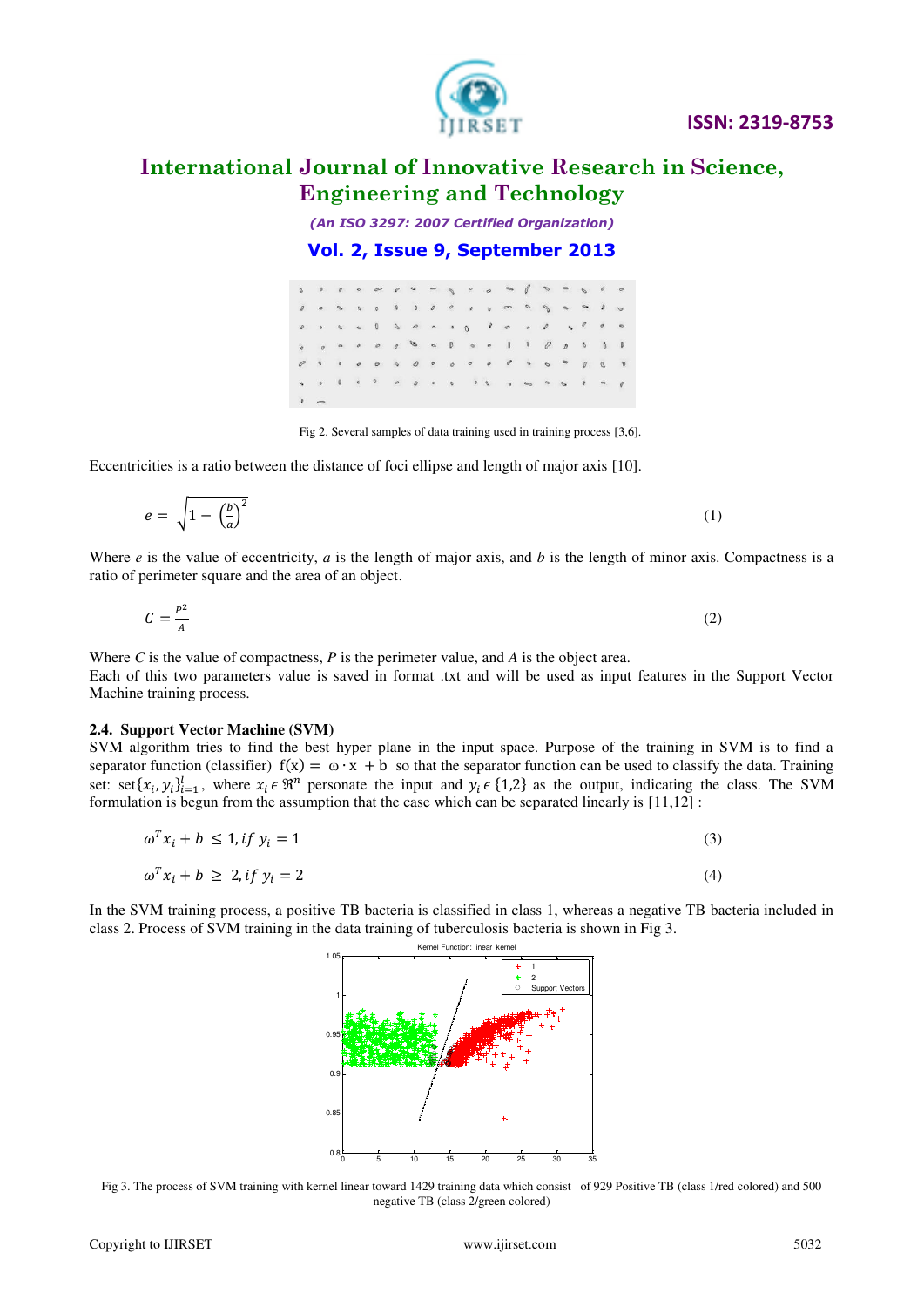

 **ISSN: 2319-8753** 

# **International Journal of Innovative Research in Science, Engineering and Technology**

*(An ISO 3297: 2007 Certified Organization)* 

#### **Vol. 2, Issue 9, September 2013**

After the training process finished, executed the testing process. The data test which located upon the right of separator line (hyper plane) appertain in class 1 or included in positive Tb bacteria. Whereas the data test which located to the left of hyper plane appertain in class 2 or included in negative TB bacteria. One of the testing process sample of data test which has been done is shown in Fig 4.



Fig 4. SVM classification process toward the data test (purple)

#### III. **RESULTS**

Image segmentation process is developed by converting color model RGB to NTSC (Luminance, Hue, Saturation). This segmentation process development is done in order that the obtained segmentation result better than that of previous method (conversion of color model RGB to HSV). The saturation component in NTSC image is extracted so that obtained grayscale image. Grayscale image afterwards is converted to binary image through the thresholding process using Otsu method. The segmented image afterwards is identified using classification algorithm the Support Vector Machine. Result of the image processed development is shown in Fig 5.



Fig 5. Image processed (a) Original image, (b) Image the result of RGB to NTSC conversion, (c) Image the result of autotresholding, (d) Image testing using SVM algorithm

In the testing process using Support Vector Machine, the piled bacteria has coordinates which its location is so far from another non-piled bacteria. This is made as parameter which can distinguish between the piled bacteria and which is not. The piled bacteria is counted by number of two whereas the non-piled bacteria is counted as 1. With the labeling method, number of the counted positive TB bacteria in Figure 5 is 2. This value is equal to the manual counting result. Result of the testing process toward 6 (six) test-images using SVM algorithm is shown in Fig 6.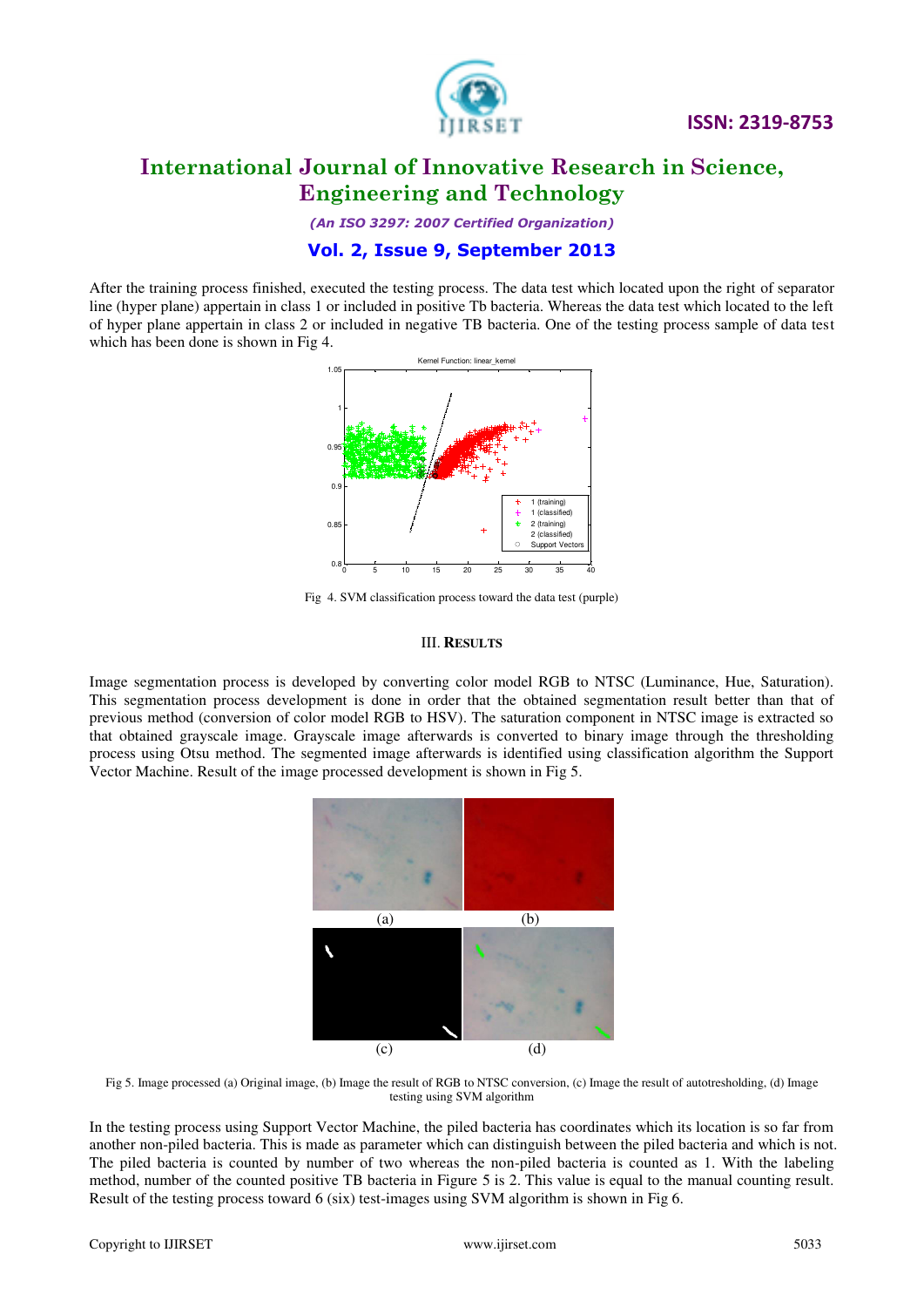

 **ISSN: 2319-8753** 

# **International Journal of Innovative Research in Science, Engineering and Technology**

*(An ISO 3297: 2007 Certified Organization)*  **Vol. 2, Issue 9, September 2013**



Fig 6. Result of the testing process toward 6 (six) test-images

SVM algorithm is very good if it's applied in the identification process of TB bacteria. The result of development counting is equal to the manual counting result.